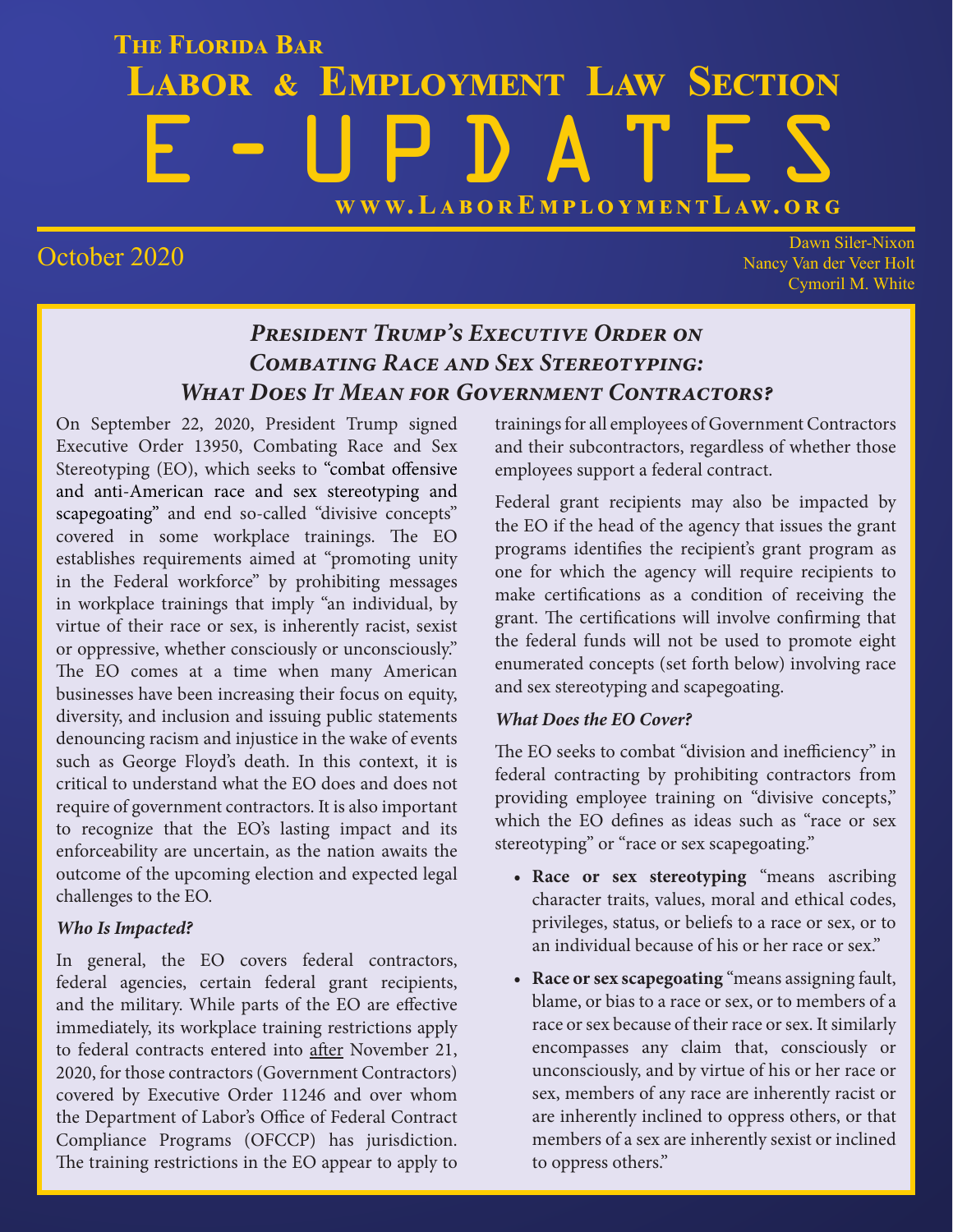The EO also lists the following proscribed training topics:

- One race or sex is inherently superior to another race or sex;
- An individual, by virtue of his or her race or sex, is inherently racist, sexist, or oppressive, whether consciously or unconsciously;
- An individual should be discriminated against or receive adverse treatment solely or partly because of his or her race or sex;
- Members of one race or sex cannot and should not attempt to treat others without respect to race or sex;
- An individual's moral character is necessarily determined by his or her race or sex;
- An individual, by virtue of his or her race or sex, bears responsibility for actions committed in the past by other members of the same race or sex;
- Any individual should feel discomfort, guilt, anguish, or any other form of psychological distress on account of his or her race or sex; or
- Meritocracy or traits such as a hard work ethic are racist or sexist, or were created by a particular race to oppress another race.

These topics mirror the eight certifications that may be required of certain grant recipients under the EO.

#### *What Are the Notice Requirements?*

Covered contractors must conspicuously post a notice (to be provided by the agency's contracting officer) where it will be seen by employees and applicants for employment. Covered contractors must also provide this notice to all labor unions or similar entities with which they have a collective bargaining agreement and must include specific language regarding prohibited training concepts, notice requirements, and noncompliance penalties in all subcontracts and purchase orders.

#### *How Will the EO Be Enforced?*

The OFCCP is tasked with investigating complaints and enforcing the EO. The OFCCP has already established a hotline to field whistleblower complaints alleging that a Government Contractor is utilizing prohibited training programs in violation of EO 13950. The EO also requires the OFCCP to publish

in the Federal Register, no later than October 22, 2020, a request for information from Government Contractors and subcontractors, as well as their employees. As part of this request for information, the OFCCP will seek (1) copies of any training, workshop, or similar programming having to do with diversity and inclusion, and (2) information about the duration, frequency, and cost of those activities.

#### *What Are the Potential Penalties for Noncompliance?*

Government Contractors can potentially face rather steep penalties, including cancellation/termination or suspension, in whole or part, of their federal contracts, as well as debarment and/or monetary sanctions.

The Attorney General will also assess the extent to which workplace training that teaches the "divisive concepts" outlined in the EO may contribute to a hostile work environment under Title VII. The Attorney General and the EEOC may issue future guidance "to assist employers in better promoting diversity and inclusive workplaces consistent with Title VII."

#### *What Does This Mean for Covered Contractors?*

Government Contractors—many of whom have recently invested in equity, diversity, and inclusion initiatives—may understandably be unsure about how to proceed in light of the EO. The EO applies specifically to "training"; it does not apply to policies or other documents that employers may publish as part of their equity, diversity, and inclusion efforts. If the EO is fully implemented, its terms could trigger significant modifications to current equity, diversity, and inclusion trainings, including how and whether concepts such as unconscious bias, privilege, sexual harassment, and meritocracy are addressed. Yet, the EO does not appear to prohibit training or dialogues involving cultural competence, generational diversity, microaggressions, communications across differences, mindfulness, and trainings unrelated to race or gender, to name a few.

The future of the EO is uncertain, given the upcoming presidential election and rumblings from many organizations regarding possible legal challenges. If a new administration takes over in January 2021, the EO will likely be rescinded, even if implemented briefly in the interim. If President Trump is reelected, potential legal challenges lodged on various grounds including policy concerns (failure to follow rulemaking procedures, to obtain agency or congressional input, or